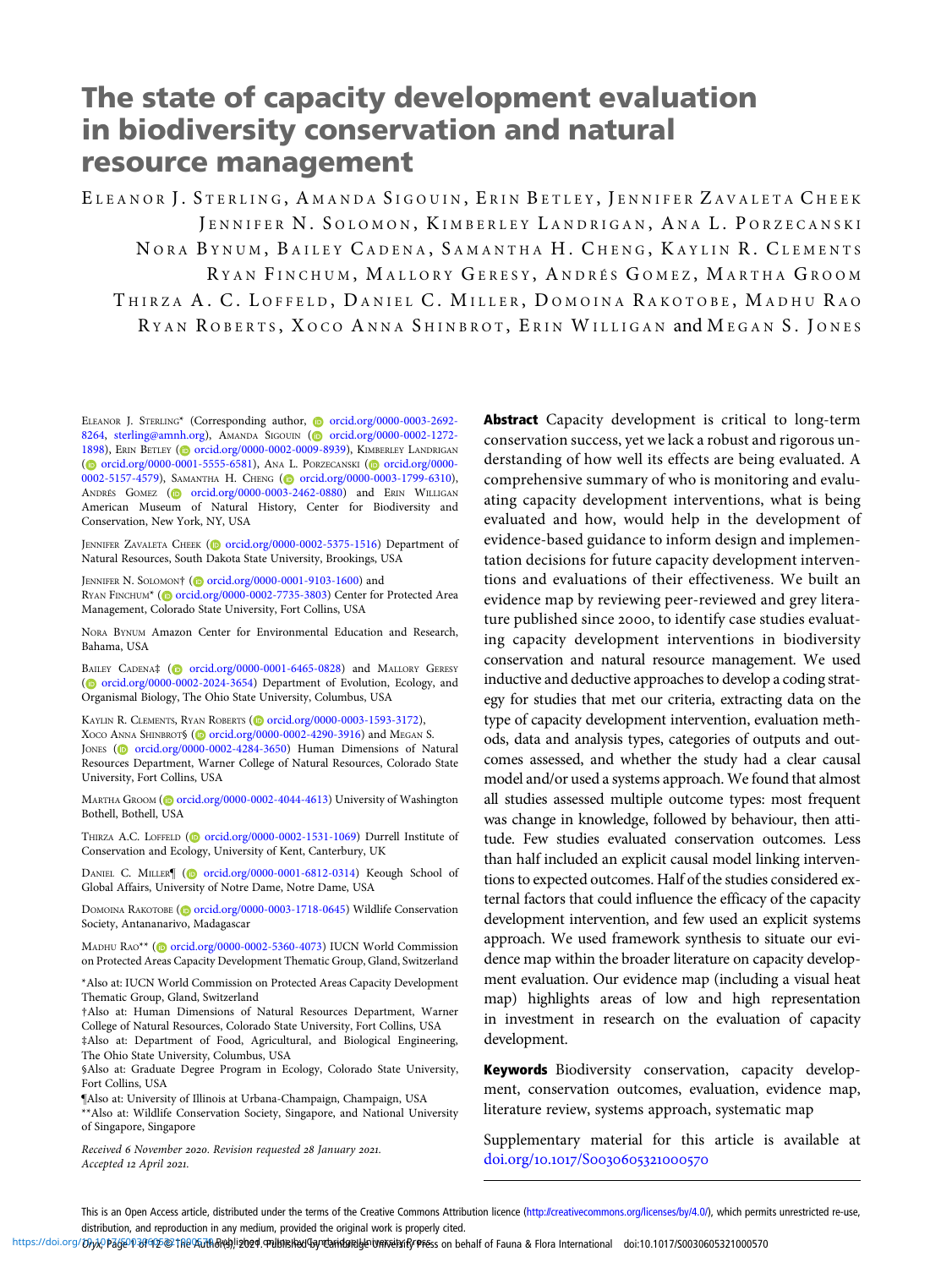## Introduction

Capacity development can be defined as 'the process through which the abilities of individuals, institutions, and societies to perform functions, solve problems, and set and achieve objectives in a sustainable manner are strengthened, adapted, and maintained over time' (UNDP, 2010, p. ). The term capacity development implies progress from a base of existing knowledge and skills, emphasizes that the process for building capacity can be dynamic and occur at multiple scales, including individual, organizational and systems levels (CADRI, 2011), and considers how to sustain the capacity that is built (Whittle et al., 2012). Capacity development for individuals includes strengthening technical and interpersonal skills, fostering knowledge acquisition and awareness, and effecting change in attitudes, behaviours and cultural norms. Capacity development also addresses organizational and system-level practices through use of organizational assessments, competence registers, and cross-sectoral and integrated planning approaches, among others (Kapos et al., 2008, 2009; Porzecanski, [in press](#page-11-0)). It encompasses many different formats, such as formal training, peer learning, mentorship, community engagement, learning networks, communities of practice, and others. Capacity development can also encompass physical resources but we do not address this as it lies outside our scope.

Research identifies capacity development as crucial to achieve biodiversity conservation goals (e.g. Barnes et al., 2016; Gill et al., 2017; Geldmann et al., 2018; Coad et al., ). Although capacity development is considered important to many conservation programmes, there is limited evidence around its specific impacts. Rather, relevant studies often restrict their analyses to assessing broad measures of capacity. For example, Geldmann et al. (2018) and Gill et al.  $(2017)$  found that positive conservation outcomes in protected areas correlated with capacity. They measured capacity using general metrics such as number of staff and the presence or absence of a training plan. However, it is not clear which underlying factors contributed to these successes. Capacity comprises more than the sum of these commonly used quantitative measures. The impacts of capacity development intervention on knowledge, behaviour and attitudes are more difficult to measure and, therefore, not typically considered in such studies. Thus, even though there is evidence that capacity development benefits conservation, it is often not clear what interventions can most effectively and efficiently support and/or achieve conservation outcomes. A more thorough understanding of the outcomes from capacity development interventions (Ferraro & Pattanayak et al., 2006) could help address the twin challenges of limited resources allocated to conservation and an imperative to meet sustainability goals.

A comprehensive summary of capacity development interventions and their evaluation can help build evidencebased guidance to support conservation. Evaluating interventions is critical to determine what works and when; evaluations can focus on specific indicators (e.g. change in attitudes) and/or seek to uncover what would have happened in the absence of an intervention (i.e. a counterfactual; Ferraro & Pattanayak, 2006). Rigorous, measurable and impact-focused evaluation of capacity development investments helps practitioners make better design and implementation decisions and supports funding agencies to allocate resources more effectively (Aring & DePietroJurand, 2012; Loffeld et al., [in press](#page-10-0)). Evaluators may employ different approaches to frame an intervention and design an evaluation. For instance, some researchers posit that evaluation requires advanced planning to set forth clear objectives and goals for outputs and outcomes, so that monitoring, evaluation and research are conducted to assess achievement (Baylis et al., 2016). The process for achieving goals need not be linear in nature; evaluations that apply approaches and tools from systems thinking and complexity may help to focus on different areas for action compared to a linear approach. These approaches to evaluation emphasize feedback and learning throughout the intervention, view capacity as an emergent process of a complex adaptive system, and adapt the evaluation to reflect this dynamic nature (Black et al., 2013; Knight et al., 2019; Patton, 2019).

Our goal is to provide the first comprehensive assessment of how capacity development in conservation and natural resource management has been evaluated. We seek to collate and synthesize existing knowledge to explore the following questions: What types of impacts/outcomes are being evaluated? Who are the subjects of evaluations? What types of methods are being used for evaluation? To what extent do current evaluations incorporate causal models and/or systems approaches?

We supplement this case study analysis with a review of documents that are focused on guidance and lessons learnt for effective capacity development evaluation. We assess these guidance documents to contextualize our findings on conservation and natural resource-specific synthesis within the broader field of capacity development evaluation.

## Methods

We followed an a priori protocol adapted from the systematic map approach of Collaboration for Environmental Evidence  $(2018)$ . We used two systematic review methods for our approach: framework synthesis and an evidence map. Framework synthesis is used to shape an initial conceptual framework for an issue, around which other aspects of a study can be organized and that can be amended as part of an iterative process (Brunton et al., 2020). An evidence map is a thematic collection of research articles. The map identifies and reports the distribution and occurrence of existing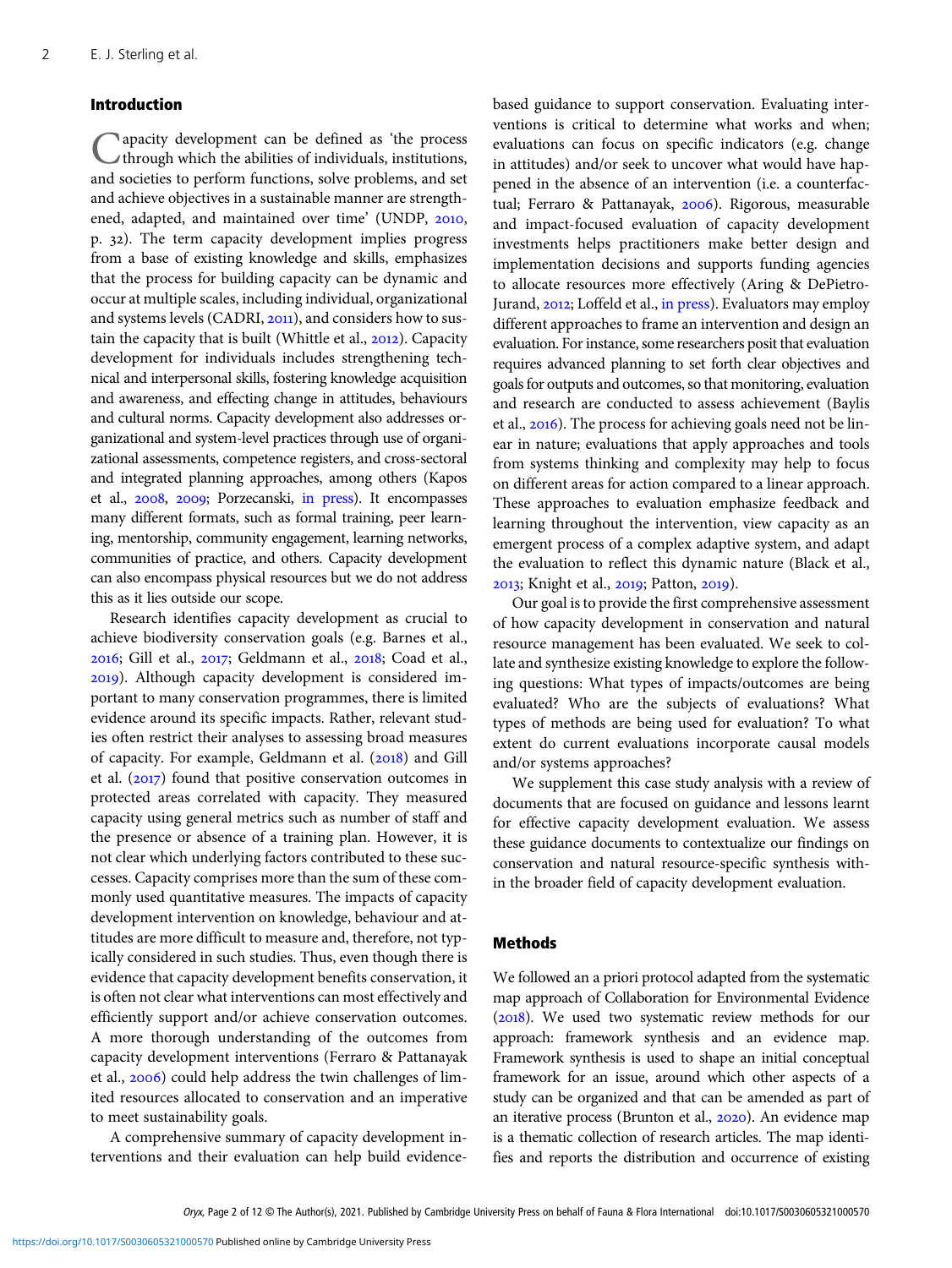evidence on a broad topic area, question, theme, issue or policy domain (McKinnon et al., 2016; Saran & White, 2018).

#### Framework synthesis

We used framework synthesis (Brunton et al., 2020) to develop broad themes about capacity development evaluation and situate our findings within the broader literature. We used expert solicitation to familiarize ourselves with key topics, ideas and publications regarding evaluation of capacity development in the fields of conservation, development, and planning, monitoring and evaluation. We contacted the World Commission on Protected Areas Capacity Development Evaluation Working Group, which comprises more than 20 global experts in capacity development and evaluation, through e-mail and directly at workshops. This expert solicitation ultimately led to a core literature dataset that provided lessons learnt, guidance, best practices and other recommendations. We used the resulting dataset for two purposes. Firstly, we developed a preliminary framework consisting of various implementation approaches for a range of capacity development interventions that led to various outcomes, including conservation. These interven-tions are evaluated in different ways and contexts ([Fig.](#page-3-0) 1). We used this framework to develop our codebook system, described below and in Supplementary Material 1. Secondly, we undertook a qualitative inductive thematic review (Thomas & Harden,  $2008$ ) of the dataset to identify patterns and distil key themes on guidance for effective capacity development evaluation, to situate the findings from our evidence map within this broader context in the discussion.

#### Evidence map search strategy

We determined search terms based on our framework synthesis and a scoping process that included expert review and focused on peer-reviewed and grey literature published since 2000. Starting in 2015, we carried out a pilot search and scoping exercise to hone the search strategy for relevant articles. Iterative searches were conducted subsequently and reviewed by outside experts, with the final set of searches performed in June 2019. All searches were restricted to English language works. We searched for articles from a literature database (Web of Science, Clarivate, Philadelphia, USA), a search engine (Google Scholar, Google, Mountain View, USA), and several grey literature/specific organization portals (OpenGrey, Collections at United Nations University, U.S. Environmental Protection Agency, My Environmental Education Evaluation Resource Assistant, and United States Agency for International Development). We supplemented our core database search strategy by contacting experts to solicit relevant case study literature (specifically experts from the World Commission on Protected Areas Capacity Development Evaluation Working Group as detailed above). For further details on the search strategy, see Supplementary Material 1.

# Evidence map inclusion/exclusion process and critical appraisal

Abstract/title inclusion/exclusion analysis Three team members (EJS, AS, EB) used Colandr (Cheng et al., 2018) for screening titles and abstracts for relevance. Colandr removes duplicates, allows review by multiple screeners, and applies machine learning and natural language processing algorithms to sort articles according to relevance, which can reduce the time taken to screen compared with traditional methods (Cheng et al., 2018). At least two team members (EB, AS or EJS) assessed each article; in instances of disagreement, the involved team members discussed the specific study and a consensus decision was reached in consultation with a third-party reviewer when necessary. We erred on the side of including a paper if it seemed to meet our inclusion criteria: (1) actions/interventions related to capacity development, (2) explicit evaluation of capacity development outcomes or impacts,  $(3)$  in the fields of conservation and/ or natural resource management, and  $(4)$  type of capacity development recipient (included recipients were conservation and natural resource management professionals, educators, Indigenous peoples and local community stewards, pre-professionals (e.g. interns, young people involved in training programmes), community scientists, and conservation and Indigenous peoples and local community organizations. We use the inclusive term community scientist because citizenship, or the perception that an individual may or may not be a citizen, is not germane and can impact inclusion efforts. In terms of recipient type, we chose to exclude evaluation of youth environmental education programmes (e.g. for ages  $5-14$  in classroom or informal settings) as there is an extensive body of literature on the evaluation of environmental education (see systematic reviews by Stern et al., 2014; Ardoin et al., 2015; Thomas et al., 2018; Monroe et al., 2019).

Full-text inclusion/exclusion and critical appraisal of case studies The full text of articles was further assessed by one reviewer (EJS, AS, EB or MSJ) for relevance and articles were excluded from the dataset if they met any of the following additional criteria:  $(i)$  insufficient detail on evaluation,  $(2)$ focus only on youth environmental education programmes, or  $(3)$  the only evaluation was comparing outcomes of volunteers with professionals. In instances where an intervention was evaluated in more than one publication, we chose case studies that had the most detail related to our inquiry and those most recently published. For literature deemed relevant at the full-text level, we performed a critical appraisal to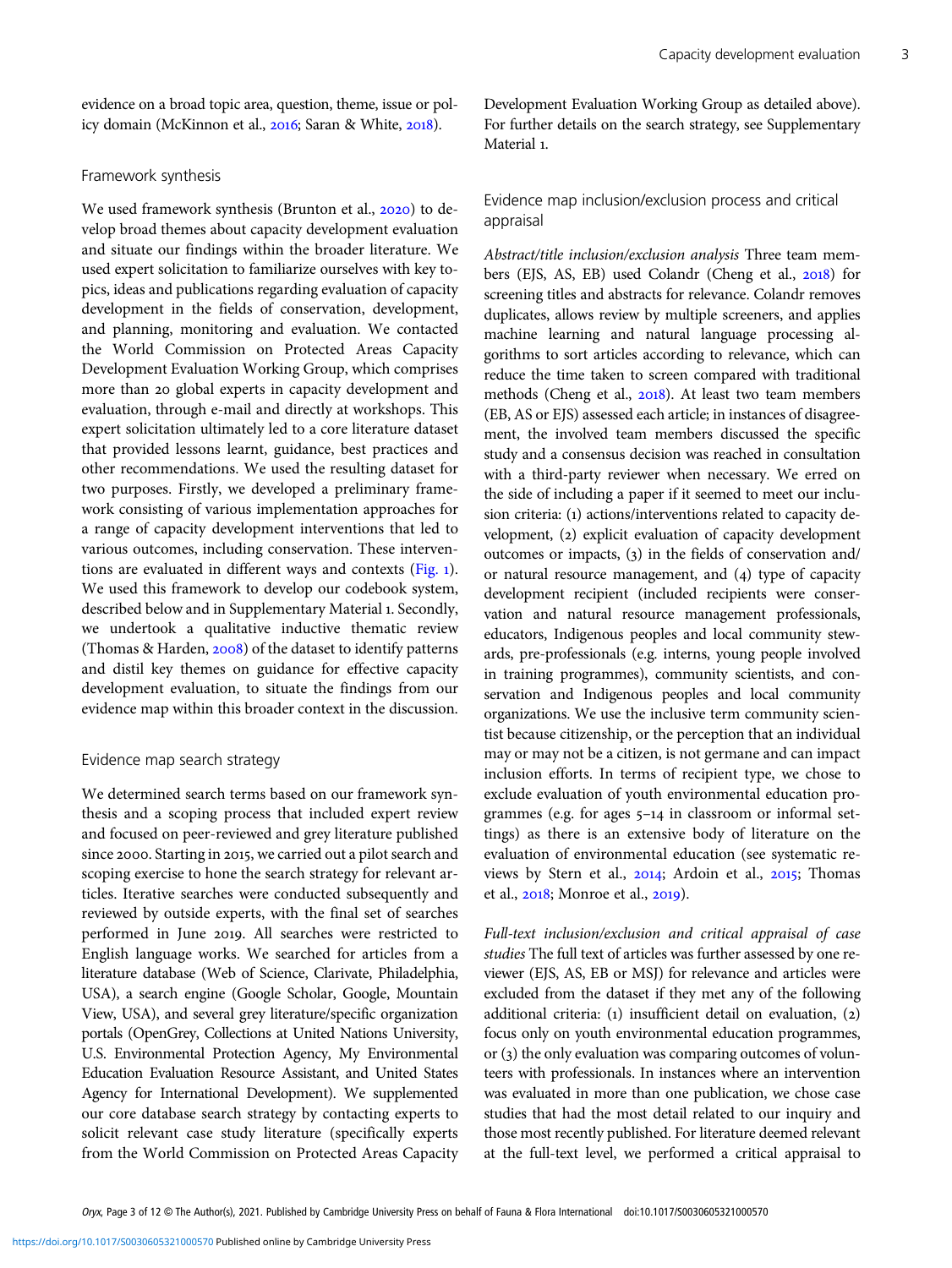<span id="page-3-0"></span>

FIG. 1 Causal model for evaluation of capacity development interventions. Choice of capacity development intervention and evaluation methods is influenced by people, who implement and are targeted by the intervention and evaluation, and by the broader context (we note that the influence of people and broader context extend throughout the causal model; for our purposes we are emphasizing how they affect intervention type and evaluation method related to decisions in particular). As shown, the capacity development intervention leads to outputs, intermediate outcomes, and ultimately to conservation outcomes. The evaluation of outputs and outcomes along the intervention results chain in tur informs ongoing adaptive management as well as the design of more effective interventions in formative and summative ways (modified from CAML, 2020).

ensure our study included literature appropriate for our research aims by assessing the following four principles of quality: conceptual framing, validity of study design, quality of data sources, and quality of analysis (see Supplementary Material 1 for additional detail). Reviewers assessed each principle of quality to determine inclusion in the coding analysis.

## Evidence map data collection

For included studies, we developed an a priori codebook system to extract data for 21 key fields, covering general information on each study (e.g. geography, sector), the capacity development intervention, evaluation methods, types of data and analyses, and output and outcome categories assessed. Coding fields included a combination of a priori categories and free text. We used the framework synthesis to develop a pilot codebook and refined it through an iterative process with the multidisciplinary coding team. A subset of the authors coded the included articles (Supplementary Material ).

## Evidence map analysis

We calculated descriptive statistics for the final case studies to assess the overall landscape of capacity development evaluation in conservation and natural resource management. We created a relational database to sort and cross reference the data for the coded variables across the case studies. We used this database to generate a visual heat map of the distribution and frequency of all variables from the 21 coded fields in comparison with every other coded variable.

# **Results**

We identified 1,206 potentially relevant studies, of which 85 case studies were included in the final evidence map ([Fig.](#page-4-0) 2, Supplementary Material  $1 \& 2$ ). Key portions of the visual heat map of evidence are presented in Supplementary Material 3 and Supplementary Figs 1-8. For the framework synthesis thematic review, our dataset consisted of 12 articles (Supplementary Material ). The themes from this dataset have been integrated into our discussion.

# Summary of included case studies

Of the 85 included studies, 42% assessed programme interventions at one specific locality and 42% examined interventions that took place at multiple localities within a country.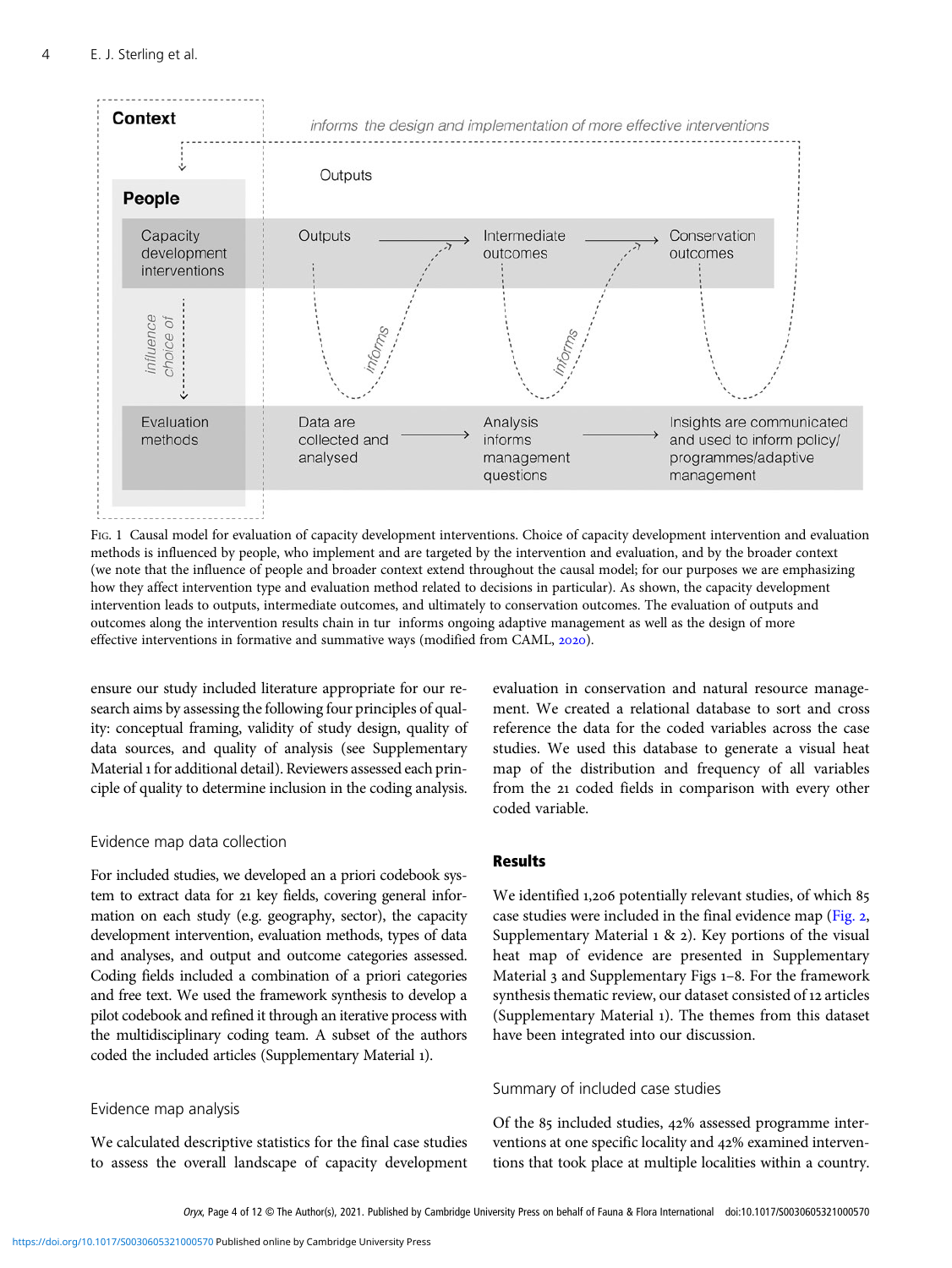<span id="page-4-0"></span>

FIG. 2 Search and inclusion process for the evidence map and framework synthesis. For details on the criteria used for inclusion, exclusion, and critical appraisal see Methods and Supplementary Material 1.

Only a few assessed interventions on multi-national  $(10\%)$  or global (%) scales. The geographical distribution of the case studies was predominantly in North America (31%), Asia  $(25%)$  and Africa  $(20%)$ , with fewer studies in Oceania, Europe and South America  $(Fig, 3)$ . All interventions involved conservation and/or natural resource management sectors, and many were multi-sectoral, including education ( $19\%$ ), economic development ( $18\%$ ), agriculture ( $16\%$ ) and governance/policy (13%).

We found that 42% of the included studies described an explicit causal model. A causal model could be inferred in most of the remaining cases  $(46%)$ ; in 10 instances  $(12%)$ it was difficult to identify a causal model. We did not assess if the explicit or inferred models accurately reflected the causal thinking employed in the study.

#### Capacity development interventions overview

The capacity development interventions in the evidence map were wide-ranging and some incorporated multiple approaches. Interventions most often included training, informal education, and learning networks and communities of practice; mentoring and formal adult education were less common [\(Fig.](#page-5-0) a). Training included initiatives to train the trainers and on-the-job-training, including geospatial equipment, species monitoring and interpersonal skills. Community scientists were also trained in how to monitor coral reefs, mammals, invasive species and water quality. Informal education included conservation corps opportunities for high school and university students, landowner and farmer workshops on management techniques, community workshops about alternative livelihoods, and work experience such as internships. Mentoring primarily involved peer mentoring of new participants by programme alumni.



FIG. 3 Geographical distribution of the case studies  $(n = 85)$ , excluding five case studies that involved multiple continents.

Formal adult education included establishing graduate and certificate programmes in the fields of conservation and natural resource management. Additionally, % of cases included capacity methods labelled as 'other', such as partnerships and workshops with peer learning and networking.

Of the cases that focused on specific global regions, the use of training as a capacity development method was highest in Africa (100% of cases used training), followed by Asia (80%) and North America (72%). Capacity development interventions were most often implemented by individuals working in non-profit organizations, government and high-er education [\(Fig.](#page-5-0) 4b). Interventions were also implemented by more than one organization  $(32\%).$ 

Capacity development interventions mostly targeted local community members and employees working within governments or non-profit organizations, followed by multistakeholder working groups, teachers, pre-professionals, facilitators and interest groups ([Fig.](#page-5-0)  $4c$ ). Community members included farmers, fishing clubs, and Indigenousled groups. External actors regularly initiated the capacity development interventions (58%), meaning the need for capacity building was determined by an outside party, rather than initiated internally from the group that received the intervention  $(28%)$ , although who initiated the study was difficult to determine in  $14\%$  of cases. Viewing the relationship between types of capacity development approaches and capacity development targets in terms of the approaches used, mentoring was not used to build capacity in teachers, facilitators/trainers or interest groups, and it was used most often in cases targeting pre-professionals [\(Fig.](#page-6-0) ).

# Evaluation overview

In parallel with our analysis of the different types of capacity and intended beneficiaries, we also analysed the methods used in evaluations. In our evidence map only a small proportion (16%) included a control group. In 68% of the case studies, the organization that ran the capacity development intervention also conducted the evaluation of the intervention; in 32% of cases the organization tasked with evaluation differed from the implementing group. Evaluations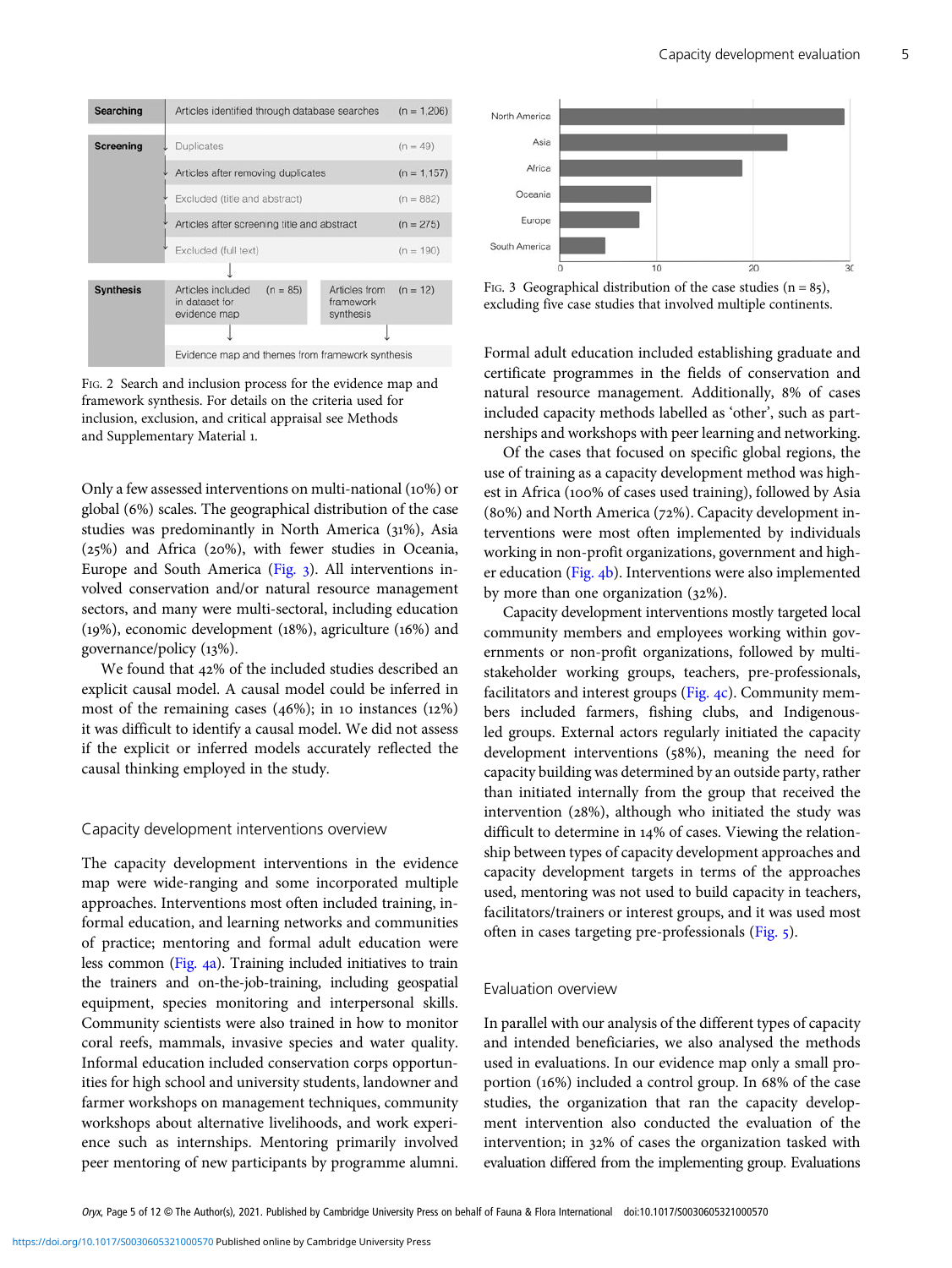<span id="page-5-0"></span>

FIG. 4 Overview of capacity development intervention factors as a per cent of cases overall ( $n = 85$ ). A case study could be in more than one category (so the sum of all bars can be  $>$  100%). (a) What is the method to build capacity? (b) What type of organization implemented the intervention? (c) Who is the target of capacity development? CoP, communities of practice.

were most commonly led by individuals working in higher education, followed by employees in non-profit organiza-tions and government [\(Fig.](#page-6-0) 6a).

Case studies used a range of evaluation tools, with most employing more than one (80%), most commonly inter-views and one-off questionnaires or tests [\(Fig.](#page-6-0) 6b). Only % of case studies used pre- and post-tests to evaluate capacity development; fewer used physical measurements, graphical tools such as concept mapping, or diaries/scrapbooks. Some case studies employed other types of evaluation tools such as those from systems modelling. Approximately 65% of the case studies evaluated interventions with interactive oral methods (interviews and/or focus groups) whereas c. 20% used solely written methods (questionnaires and pre- and post-tests). By region, Africa had the highest use of oral methods  $(75%)$  and their use was lowest in Europe  $(47%)$ .

In most case studies, the evaluation tools were used to evaluate the individual targets of the capacity development intervention directly, who most often were community members and employees ([Fig.](#page-6-0)  $6c$ ). In 14% of case studies, the tools were used on a different group from the target of the intervention. For example, managers were interviewed to understand how the capacity of an employee had developed.

We found that in  $> 60\%$  of all cases the evaluation took place either immediately after the intervention or within 1 year of the intervention ([Fig.](#page-6-0)  $6d$ ), with few evaluations (6%) taking place  $\geq$  10 years afterwards. These figures (n = ) exclude cases where there was insufficient data to determine the timing gap and also evaluations that assessed multiple cohorts, leading to varied times post intervention. We separately assessed the articles with multiple cohorts and available timing data  $(n = 12)$  taking into account the longest time frame for each; these evaluations were evenly spread over 2-4 years,  $5-9$  years, and  $\geq$  10 years post intervention. Regarding frequency, most cases had one evaluation point  $(74%)$ , with fewer having two  $(11%)$ , or three or more evaluations (8%); the frequency was unclear in % of articles. All evaluations encompassed summative (at the end of intervention) components, and only a small portion were evaluated during the intervention  $(18\%)$ .

#### Analysis approach

Approximately half  $(51%)$  of the studies used a combination of quantitative and qualitative methods to evaluate capacity development interventions, 26% analysed outcomes with only quantitative methods and  $23\%$  using only qualitative methods. Quantitative analyses generally included descriptive and inferential statistics, and qualitative analyses included methods or approaches such as grounded theory, thematic coding, and most significant change. Data were validated through cross-verification, or using more than one data collection method, in 54% of the studies.

## Outputs and outcomes

In our sample, evaluation studies assessed six categories of outputs and outcomes  $(Fig, 7)$ . A majority of studies assessed three categories: learning, knowledge or awareness outcomes; application of new behaviour or skills; and attitude change. A smaller portion assessed participant satisfaction regarding the intervention. More studies assessed medium- and long-term, non-conservation related outcomes, such as poverty alleviation, than conservation related outcomes  $(41 \text{ vs } 15\%).$ 

Conservation related outcomes included empirical evidence, observations, and/or perceptions regarding the desired state of biodiversity and/or threats to biodiversity. Fourteen studies assessed these conservation outcomes criteria, of which 79% targeted local community members. The majority of the  $14$  case studies ( $72\%$ ) that assessed conservation outcomes were implemented by a single organization, and the majority  $(79%)$  of evaluations were predominantly led by individuals working in higher education, sometimes working with other organizations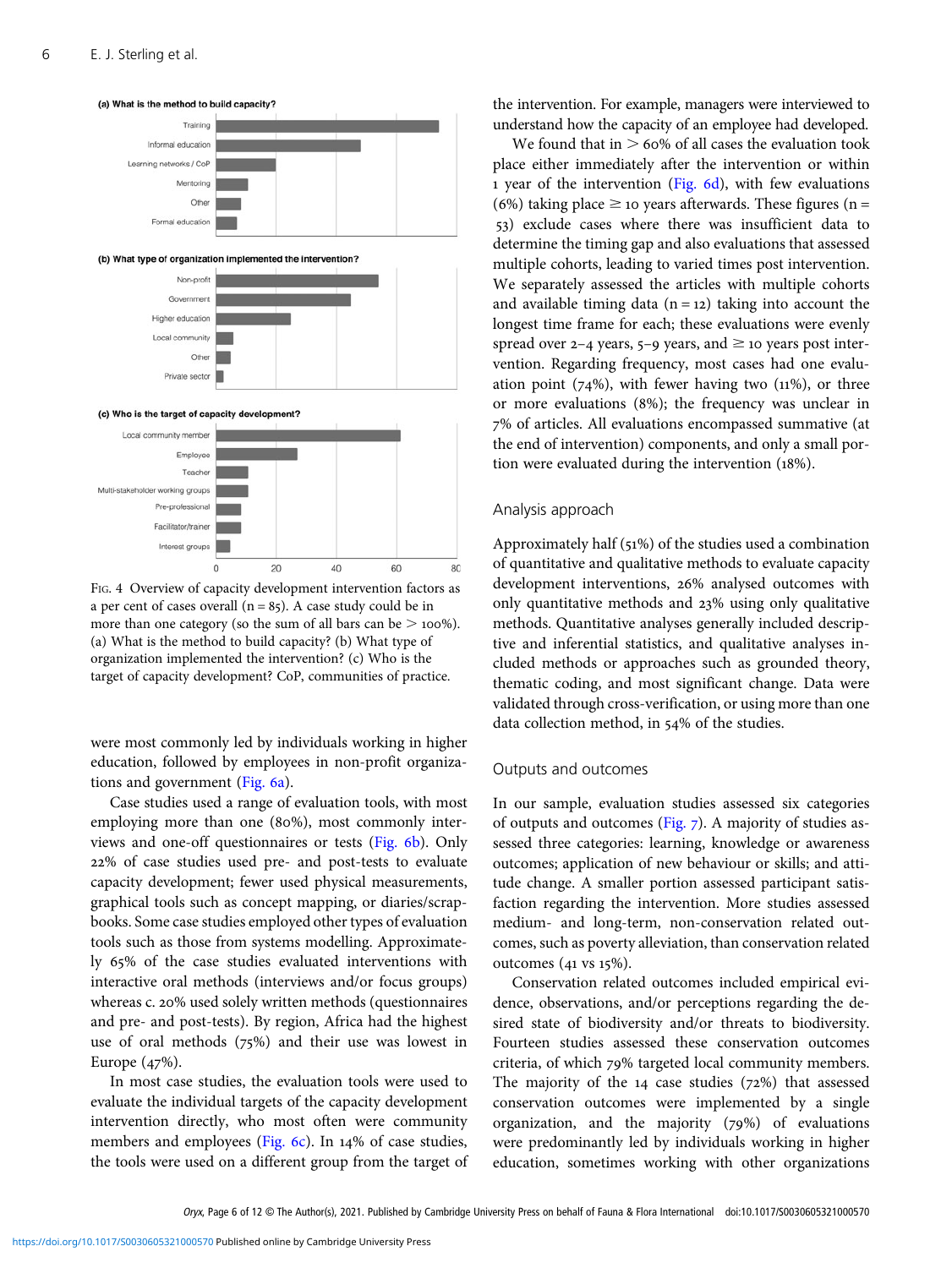<span id="page-6-0"></span>

FIG. 6 Overview of capacity development evaluation factors as a per cent of cases overall ( $n = 85$ , unless specified otherwise). (a) What type of organizations were the evaluations led by? (b) What tools were used to evaluate? (c) Who is being evaluated by the tool (in 14% of case studies, the tools were used on a different group from the target of the intervention)? (d) How long after the intervention was the evaluation ( $n = 53$ ; 15 cohort studies and 17 studies without timing information were excluded)?

in government or the private sector. Over 75% of the conservation outcomes cases described evaluation efforts in Africa and Asia. Among the 16 case studies in Africa, 31% assessed conservation outcomes, followed by 20% of the 20 studies in Asia, and of the 25 case studies in North America, only 8% assessed conservation outcomes. Most of the  $14$  cases ( $79\%$ ) used training alone or in combination with other methods to develop capacity. Half of the conservation outcomes involved direct measurement of conservation data, and others

assessed perceptions of the state of biodiversity  $(21\%)$ , changes in threats to biodiversity  $(14%)$ , and changes in biodiversity data quality or conservation practices  $(14\%)$ . Of the 10 case studies assessing conservation outcomes that provided enough detail to assess the timing of the evaluation, 60% evaluated  $\geq$  5 years after intervention. In comparison, across all 65 cases that provided timing information, only  $29\%$  had  $\geq$  5 year time frames. For case studies assessing conservation outcomes, the presence of a clear or explicit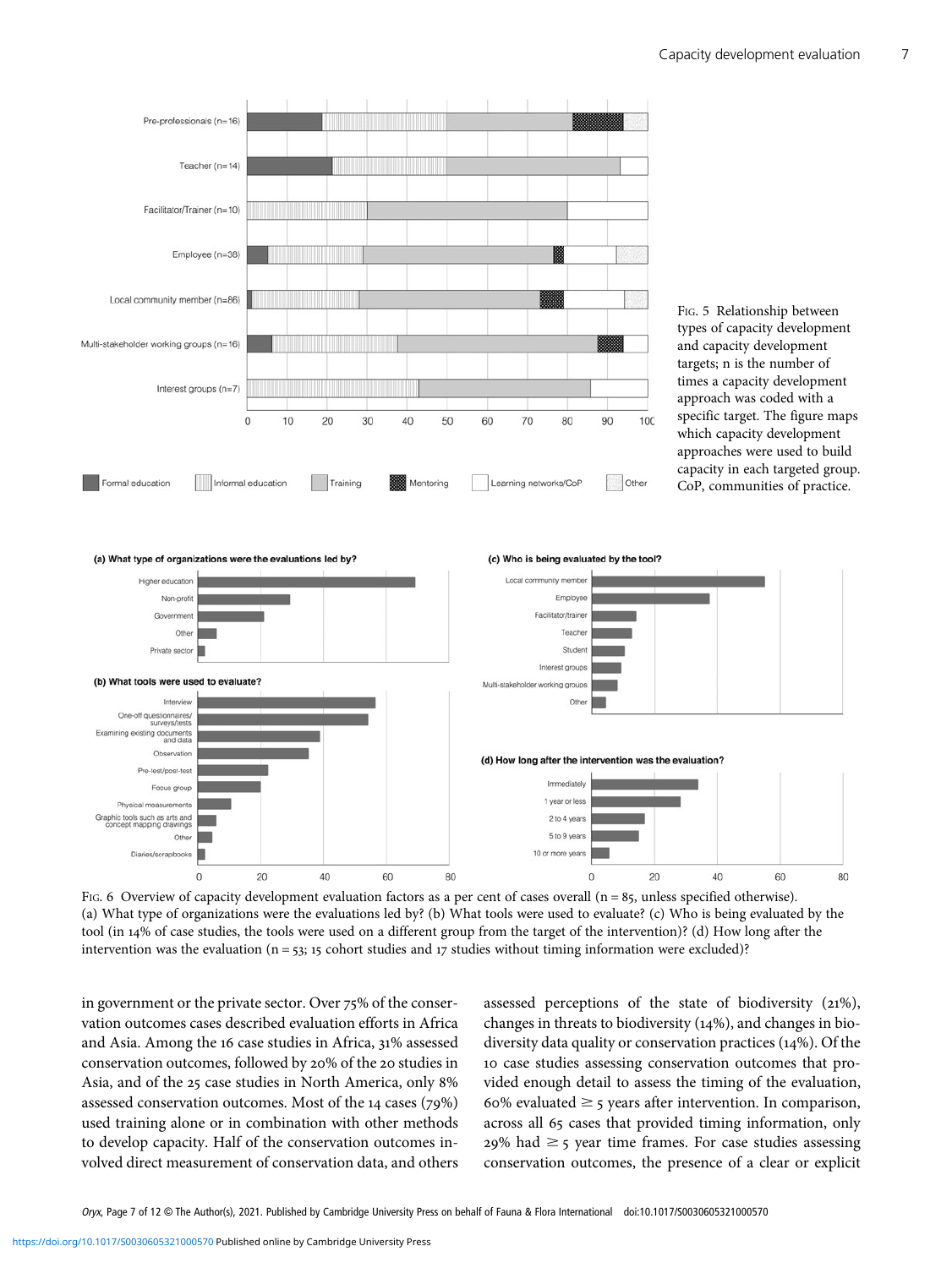<span id="page-7-0"></span>

causal model was slightly higher compared with the overall cases (50 vs  $42\%$ ).

#### Systems approaches

We identified an explicit systems approach in only 6% of the case studies in our evidence map. For example, Elbakidze et al.  $(2015)$  used systems thinking methods to evaluate strategic spatial planning initiatives in municipalities in Sweden, including the use of causal loop diagrams to assess stakeholder participation. In their analysis of an integrated conservation and development project in Guyana, Mistry et al.  $(2010)$  used a system viability approach for monitoring and evaluation of impact.

Although few cases in our evidence map took an explicit systems approach, we note that systems approaches to evaluation can consist of several implicit elements, including the level of assessment (e.g. individual, organizational, system) and the degree to which an evaluation considered intervening variables (i.e. those outside the study's control) that can impact the end result of capacity development interventions. Of all 85 case studies, we found that the majority of the case studies assessed at the individual level  $(85\%)$ . Organizational (40%) and systems levels  $(14%)$  were less well-represented. Two or more levels were assessed in 34% of the case studies, and of this subset of case studies  $(n = 29)$ , 14% assessed all three levels, 59% assessed individual and organizational levels, 17% assessed individual and systems level, and 10% assessed organizational and systems levels. Of all 85 case studies, almost half  $(47%)$  assessed how outcomes were mediated by intervening variables that can affect the end result of capacity development interventions. Of these, 36% assessed individual-level intervening variables (e.g. motivation to learn, level of expertise) and % considered contextual factors (e.g. work environment, socio-economic status).

## **Discussion**

From our review, we identified that the literature on capacity development evaluation in conservation and natural resource management spans: (1) case studies of single FIG. 7 Categories of outputs/ outcomes assessed among evaluations of capacity development interventions shown as a per cent of cases overall ( $n = 85$ ). Case studies are included multiple times if they assessed multiple categories.

evaluated interventions, (2) aggregate studies that consider only general categories of capacity development (e.g. presence or absence of a training plan), and (3) general recommendations and lessons learnt in monitoring, planning and evaluation of capacity development. Here we provide the first overview documenting the state of the available evidence of capacity development evaluation in conservation. Our purpose was to identify the evidence and existing knowledge gaps to inform future research on and implementation of capacity development interventions.

In our framework synthesis, we found that much of the evaluation literature on capacity development has focused on formal, results-based management and project framework approaches such as use of standardized templates and tools (Watson, 2006; Baser & Morgan, 2008; Carleton-Hug & Hug, 2010; Ling & Roberts, 2012). There is consensus that evaluation emphasis must shift from inputs (e.g. funding) and outputs (e.g. number of workshops) to outcomes resulting from the interventions (Ferraro & Pattanayak, 2006). Outcomes can better reflect the actual conservation impacts of an intervention because they link the intervention to changes in biodiversity or people and place.

Our evidence map highlighted that much of the literature does not provide sufficient description on how capacity interventions lead to conservation outcomes, including the factors that modulate the effectiveness of capacity development interventions. Most studies assessed learning and behavioural change outcomes from capacity development interventions. Of the few studies that assessed conservation outcomes directly, the majority were related to interventions undertaken by academics and targeted at building the capacity of local community members, a similar pattern to the cases overall. This may be because local community members are frequently the stakeholders most likely to have a strong influence over biodiversity (Garnett et al., 2018), in comparison with employees, pre-professionals and trainers, and because research on community-based natural resource management has increased over the past 4 decades (Milupi et al.,  $2017$ ).

The small number of studies evaluating the conservation outcomes of capacity development investments may relate to how difficult it is to make a direct connection between a single intervention and conservation outcomes. Challenges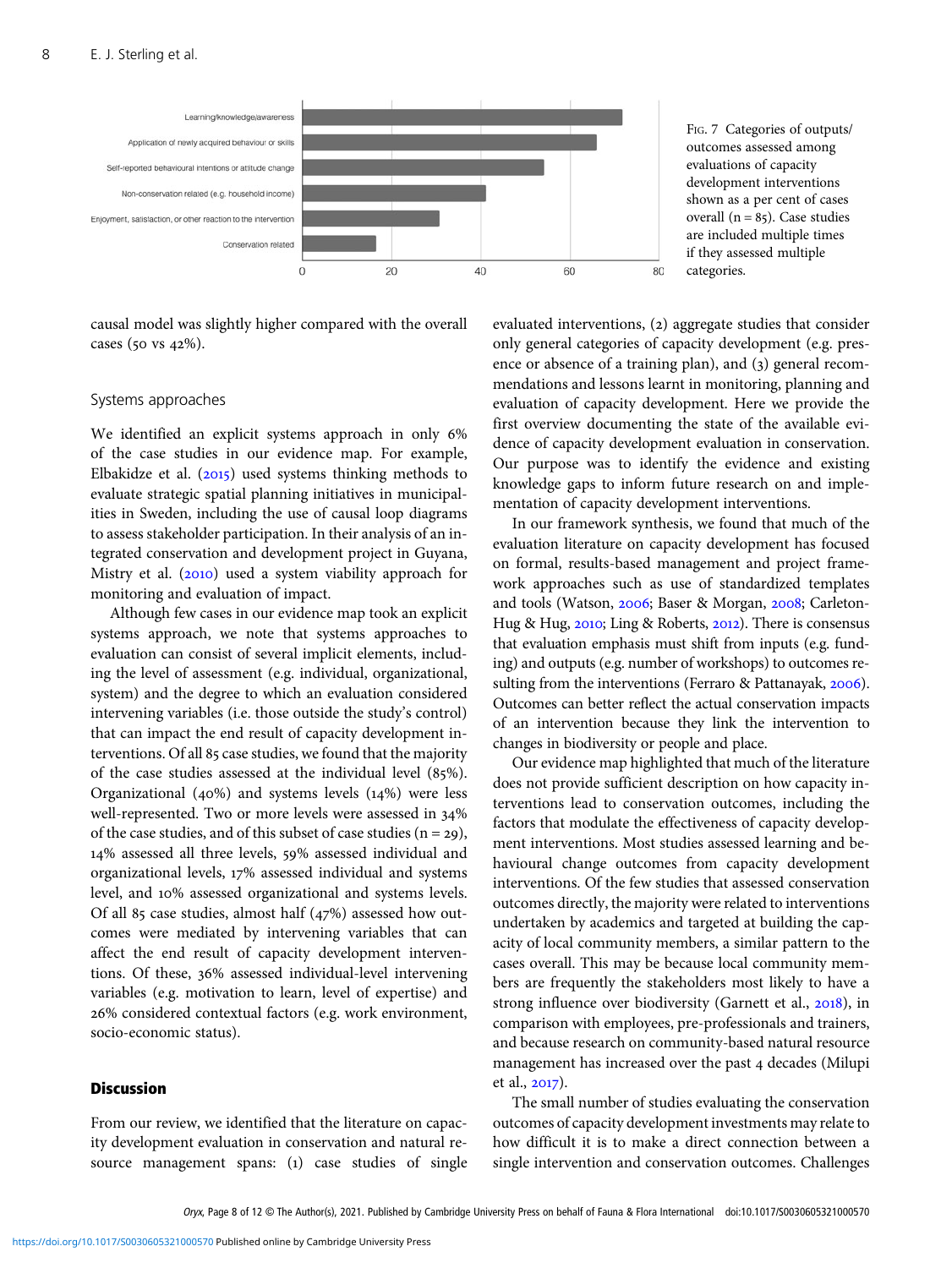associated with evaluating these connections may stem from temporal scale problems; there is often a lag between capacity development interventions and when the status of conservation targets can be expected to change. Monitoring and evaluation resources rarely continue for sufficient time to assess these outcomes in the long-term (Veríssimo et al., ). Our evidence map shows that about half of the evaluations took place within a year of the intervention, and relatively few had a time horizon of  $\geq$  5 years. This gap may be related to project funding timelines that often exclude post-project follow-up, and is particularly problematic given that the goal of many conservation efforts is to achieve enduring change. Funding constraints can hinder proper design, implementation and assessment of capacity development evaluation (Carleton-Hug & Hug, 2010). Going forward, evaluators and donors should work together to align the knowledge and resources necessary for high quality evaluation. Such evaluations should provide accountability to internal and external audiences, as well as important insights regarding how to improve future interventions. These efforts could be based on a recognition that rigorous evaluation can meet the needs of both donors and practitioners by contributing to more effective allocation of funding and greater achievement of conservation goals (Aring & DePietro-Jurand, 2012; Loffeld et al., [in press](#page-10-0)). This can be supported by approaching evaluation through a systems lens that emphasizes the dynamic feedback loops between learning and impact over the life of a project or programme (Black et al., 2013; Knight et al., 2019; Patton, 2019).

In our framework synthesis, we identified arguments made by some authors that effective evaluation relies on  $(1)$  clarifying achievable programme objectives,  $(2)$  identifying a causal model and testable hypotheses, and (3) defining the purpose of evaluation along with performance indicators and data collection protocols (Baylis et al., 2016). Evaluators should develop credible causal models (i.e. models that map all pathways between actions and outcomes, including intermediate outputs, and describe the assumptions and mechanisms between steps; Cheng et al., 2020), to help identify relevant outputs and outcomes, and support effective evaluation. We note the need to be flexible and consider advice to prioritize feedback, learning and adaptation even when starting with clear, predetermined objectives. Such thinking draws from systems evaluation approaches that view capacity as an emergent process (Lusthaus et al., 1999; Watson, 2006).

Our framework synthesis indicated that to fully understand the impacts of capacity development efforts, conservationists may need to apply a systems approach to evaluation that explores the dynamic relationship between investment in one set of capacity development interventions and effects at other levels. As an example, organizational readiness for change may affect results of individual capacity development.

Our framework synthesis also highlighted the importance of considering readiness for effective evaluation, related to the unique socio-political context of a capacity development programme (Lusthaus et al., 1999; Carleton-Hug & Hug, 2010; Pearson, 2011). In our evidence map, there is a significant focus on evaluations of individual-level capacity development, with less attention at the organizational or systems levels. Although not every intervention needs to result in systems-level outcomes, and not every evaluation needs to assess systems-level outcomes, it is important to acknowledge that systems-level forces shape every capacity development initiative. For instance, political and social systems of power influence whether and how investments in individual capacity have an effect in organizations or on conservation outcomes (Porzecanski et al., [in press\)](#page-11-0).

Our framework synthesis highlighted the importance of considering intervening variables when evaluating capacity development (Ferraro & Pattanayak, 2006). Fewer than half of the studies in our evidence map assessed how intervening variables affected the outcomes of capacity development interventions. This may be because of limited resources and time, as well as limited knowledge about these approaches and their importance in evaluation. Our framework synthesis found that evaluating capacity development requires a comprehensive analytical framework that accounts for the individual, organizational and systems levels in assessing the complex process of learning, adaptation, and attitudinal change. Nevertheless, it can be challenging to identify appropriate measurement tools and indicators to measure these complexities (Mizrahi, 2004).

However, the majority of the studies in our database did not include an explicit causal model linking interventions and expected outcomes. Lack of causal models can lower effectiveness, limit replicability, and hinder the development of the evidence base about effectiveness of interventions and best practices (Watson,  $2006$ ; Cheng et al.,  $2020$ ). Employing systems approaches to capacity development could improve effectiveness through their emphasis on careful consideration of linkages and causal relationships in understanding where to invest scarce conservation resources.

Our framework synthesis identified the importance of using a diversity of research approaches, including a mixedmethods design, conducting different types of evaluation for different user groups and needs, and making use of participatory methodologies (Baser & Morgan, 2008; Carleton-Hug & Hug, 2010; Horton, 2011). We found some support for this in our evidence map, where most studies used more than one evaluation method, and some seemed to tailor methods to the capacity development recipients. A few studies using both written and oral evaluation methods cited lower comprehension from written methods than oral methods (Scholte et al., 2005; Amin & Yok, 2015),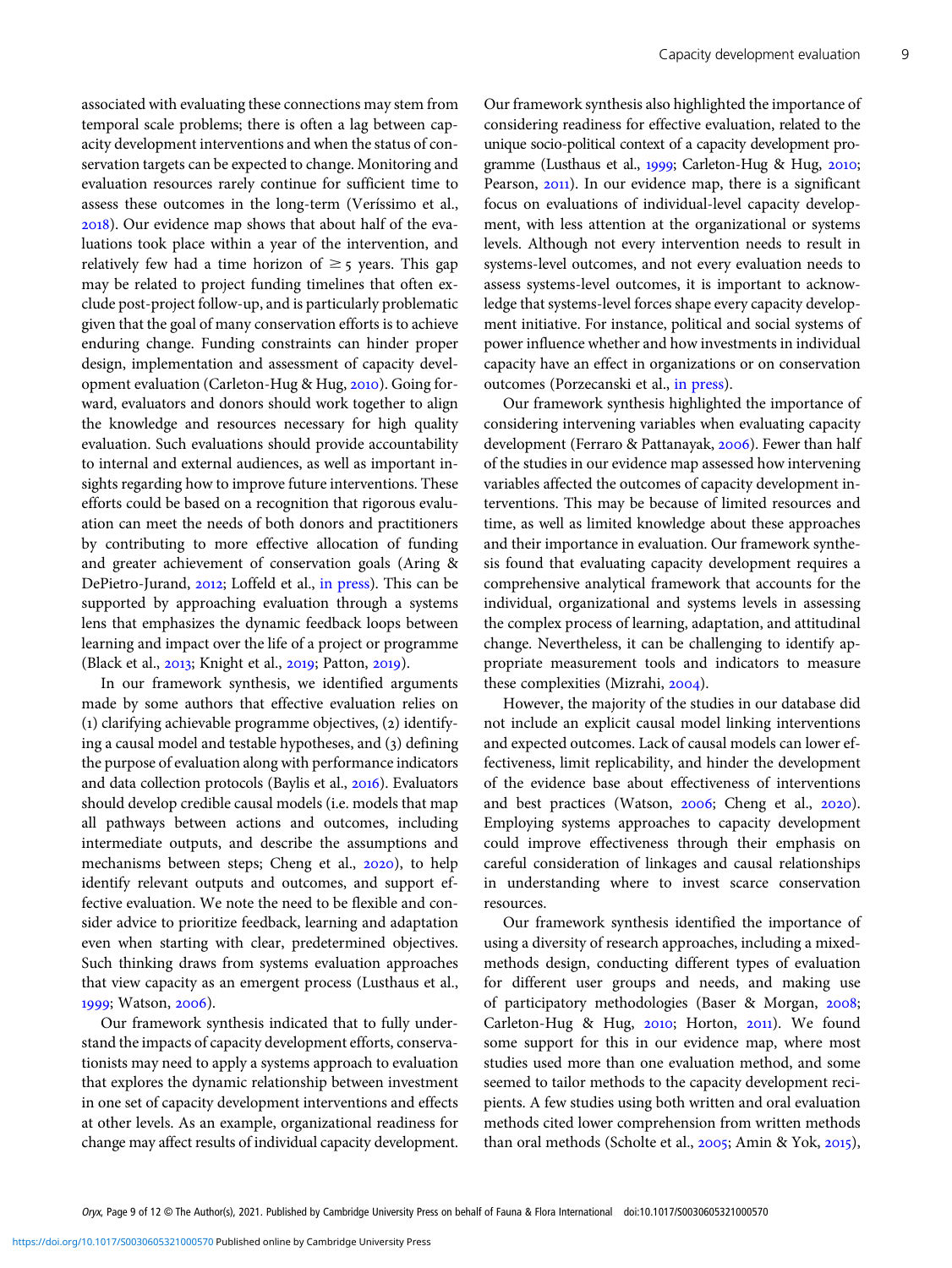showing that the method of evaluation can affect the results and thus should be considered carefully.

In terms of capacity development interventions, we noted that across all our evidence map cases, the predominant recipients were community members and, although most studies used a diversity of techniques, the most frequent type of intervention was training. Other forms of capacity development, such as peer learning or learning networks that might mirror existing forms of exchange within a community, were less common. This may result, in part, from the fact that capacity development interventions in this study were generally not initiated internally (i.e. by those within the group that received the intervention) and this may limit community leadership, ownership and decision-making power (Dobson & Lawrence, 2018). Evaluations in our evidence map were undertaken mostly by academic organizations, perhaps because this group benefits professionally from publishing research literature. We note that the types of cases in our evidence map might have been affected by our literature search having focused exclusively on English language sources.

Our framework synthesis highlighted the need to shift the emphasis of evaluation from accountability to external stakeholders such as donors, towards accountability to internal stakeholders and to evaluation that informs learning and programme improvement (Baser & Morgan, 2008; Simister & Smith, 2010; Horton, 2011). Although programme accountability is important to inform future funding decisions, programmes can only adapt, grow and improve when an evaluation focuses on understanding what worked, what did not, and why. In addition to why the evaluation is being done, it is important to consider who is performing an evaluation. In the majority of our evidence map cases, the groups leading an intervention also undertook evaluation of their own work; only in one-third of the cases was an evaluation done by an independent group. Self-evaluation is important, particularly formative evaluation that helps with adaptive management. However, independent evaluators can bring fresh eyes to an initiative and help identify gaps as well as successes that could be overlooked by those closest to a project. The fact that few cases had regular, periodic evaluation suggests there is a need for more evaluation to support course corrections for ongoing interventions. Evaluation of longer-term interventions could also uncover important cyclical or nonlinear patterns in changes to intervention participants or the social-ecological systems within which they are nested.

The need for more robust knowledge-sharing among evaluators was a theme identified in our framework synthesis and further supported by our evidence map. Over % of the articles were excluded (at full-text assessment) because of a lack of evaluation details. Even among the case studies included, we found insufficient information to code certain fields. Although this lack of information may be a result of word limitations in peer-reviewed

journals, it hampers the ability to build the evidence base on capacity development evaluation. Evaluators in conservation should share more detailed information on methodologies and the results of evaluations, to inform the evaluation field and practitioners (Carleton-Hug & Hug, 2010; Horton, 2011). Evaluators can overcome word limitations by providing detailed supplementary information, or publishing this information in public data repositories or in grey literature. Furthermore, the challenges of linking capacity development investment to achieving conservation outcomes point to the possibility that we will need to be able to track progress towards conservation outcomes at scale, which would involve collaboration to establish indicators that are meaningful across multiple capacity development initiatives.

In conclusion, our evidence map and framework synthesis clarifies the need for better evidence about the effectiveness of capacity development, its linkages to conservation objectives, and the contextual factors that affect the implementation of capacity interventions. Some of this evidence will need to come from evaluations and assessments, and we suggest that future efforts consider developing credible causal models (Cheng et al., 2020). We also suggest that more evaluations employ systems approaches that draw from the theories, methods, tools and approaches of systems thinking and complexity, and utilization-focused, developmental, and principles-focused evaluation (e.g. Knight et al., 2019; Patton, 2019). We recognize that operationalizing capacity development evaluation in conservation is a long-term, collaborative endeavour, but without it, we risk continuing to overlook or misunderstand the impacts of conservation interventions.

Future research should examine the evidence summarized in this evidence map to assess the impacts of capacity development, looking at a range of outputs and outcomes and seeking lessons learnt for practitioners. To develop decision-making tools that give capacity development implementers guidance on which evaluation approach to use under what circumstances, we need to understand better what outcomes emerge from different types of capacity development interventions on different targeted groups, as assessed by different evaluation methods. This information would facilitate the design of more effective capacity development interventions and more useful evaluations.

We view the evidence presented here as setting a baseline for the ongoing and long-term efforts to improve capacity development evaluation in conservation and natural resource management. It is a starting point for future review and evidence synthesis of when, how and why capacity development interventions and their evaluation are most impactful. In the meantime, we hope this evidence map provides critical information to help evaluators and practitioners in their work to develop the capacity needed to protect and manage social-ecological systems globally.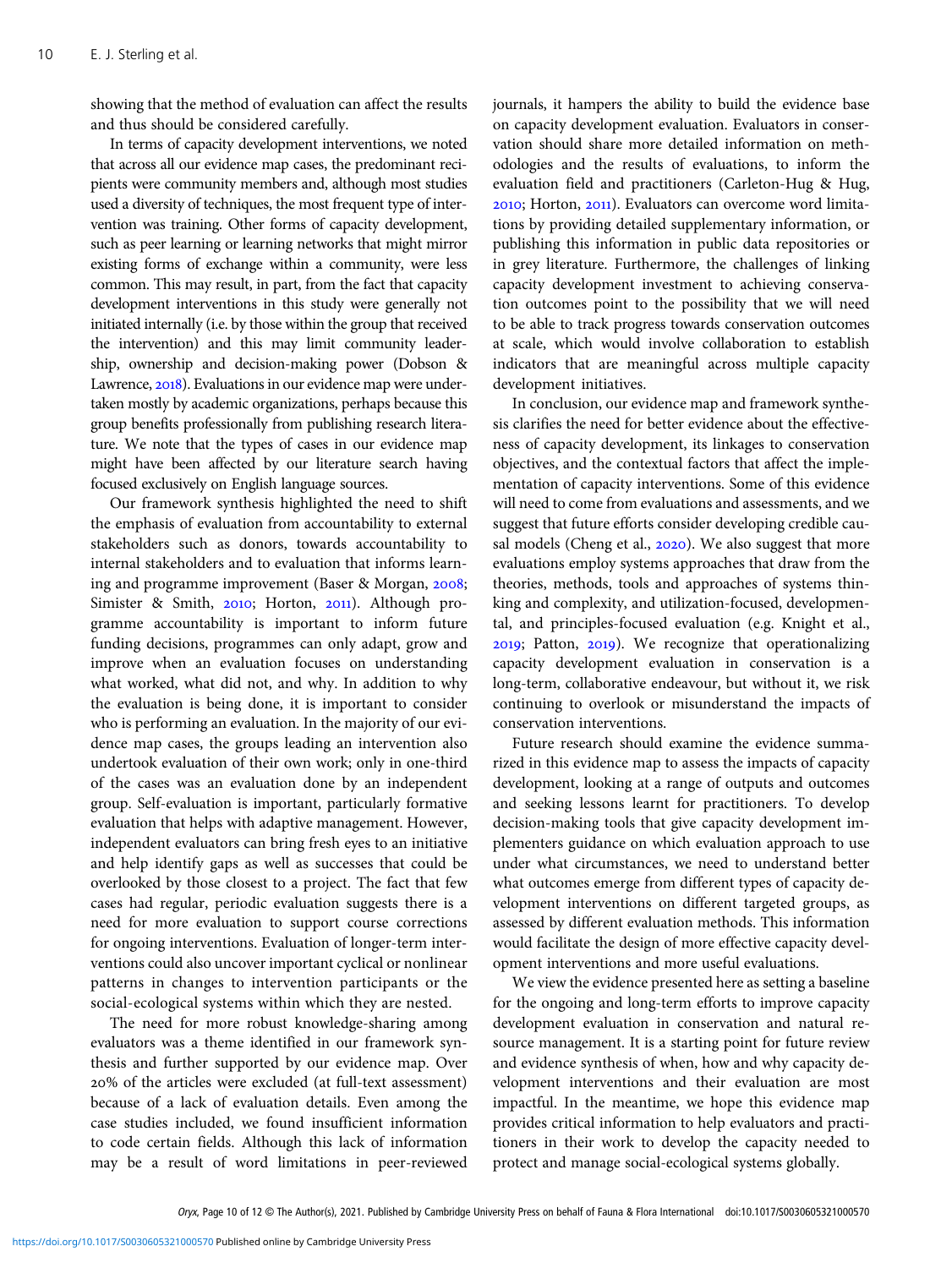<span id="page-10-0"></span>Acknowledgements We thank Sarah Trabue and Kathryn Powlen for help coding, compiling and sorting relevant data; Audrey Ek for performing initial scoping searches and participating in early coding that helped develop the codebook; Nikolas Merten for assisting with coding of conservation outcomes; and Nadav Gazit for graphic design expertise and assistance with figures. We gratefully acknowledge support from the John D. and Catherine T. MacArthur Foundation for this research (JZC; DCM).

Author contributions Conceptualization and design: EB, NB, JZC, RF, MG, MSJ, KL, TACL, DCM, ALP, XAS, AS, JNS, EJS; data collection, analysis and interpretation, writing and revision: all authors.

#### Conflicts of interest None.

**Ethical standards** This research abided by the Oryx guidelines on ethical standards.

## **References**

- AMIN, V.L. & YOK, M.C.K. (2015) Thematic interpretation approach in environmental adult education. Procedia-Social and Behavioral Sciences, 167, 261-266.
- ARDOIN, N.M., BIEDENWEG, K. & O'CONNOR, K. (2015) Evaluation in residential environmental education: an applied literature review of intermediary outcomes. Applied Environmental Education & Communication, 14, 43-56.
- ARING, M. & DEPIETRO-JURAND, R. (2012) Promising Youth Development Strategies. USAID, Washington, DC, USA.
- BARNES, M.D., CRAIGIE, I.D., HARRISON, L.B., GELDMANN, J., COLLEN, B., WHITMEE, S. et al. (2016) Wildlife population trends in protected areas predicted by national socio-economic metrics and body size. Nature Communications, 7, 12747.
- BASER, H. & MORGAN, P. (2008) Capacity, Change and Performance Study Report. ECDPM Discussion Paper 59B. European Centre for Development Policy Management, Maastricht, The Netherlands.
- BAYLIS, K., HONEY-ROSÉS, J., BÖRNER, J., CORBERA, E., EZZINE-DE-BLAS, D., FERRARO, P.J. et al. (2016) Mainstreaming impact evaluation in nature conservation. Conservation Letters,  $9,58-64.$
- BLACK, S.A., GROOMBRIDGE, J.J. & JONES, C.G. (2013) Using better management thinking to improve conservation effectiveness. International Scholarly Research Notices, 2013, 784701.
- BRUNTON, G., OLIVER, S. & THOMAS, J. (2020) Innovations in framework synthesis as a systematic review method. Research Synthesis Methods,  $11, 316-330$ .
- CADRI (CAPACITY FOR DISASTER REDUCTION INITIATIVE) (2011) Basics of Capacity Development for Disaster Risk Reduction. International Environment House II, Geneva, Switzerland.
- CAML (CONSERVATION ACTIONS AND MEASURES LIBRARY) (2020) High Level Standard Results Chain on Evaluation, Effectiveness Measures & Learning. [miradishare.org/ux/project/cmp](Https://www.miradishare.org/ux/project/cmp-conservationaction-2016-00015?nav1=toc&nav2=diagrams)[conservationaction-](Https://www.miradishare.org/ux/project/cmp-conservationaction-2016-00015?nav1=toc&nav2=diagrams)2016-00015?nav1=toc&nav2=diagrams  $[accessed_3o]$ une  $2021]$ .
- CARLETON-HUG, A. & HUG, J.W. (2010) Challenges and opportunities for evaluating environmental education programs. Evaluation and Program Planning, 33, 159-164.
- CHENG, S., AUGUSTIN, C., BETHEL, A., GILL, D., ANZAROOT, S., BRUN, J. et al. (2018) Using machine learning to advance synthesis and use of conservation and environmental evidence. Conservation  $Biology, 32, 762 - 764.$
- CHENG, S.H., MCKINNON, M.C., MASUDA, Y.J., GARSIDE, R., JONES, K.W., MILLER, D.C. et al. (2020) Strengthen causal models for better

conservation outcomes for human well-being. PLOS ONE, 15, e0230495.

- COAD, L., WATSON, J.E., GELDMANN, J., BURGESS, N.D., LEVERINGTON, F., HOCKINGS, M. et al. (2019) Widespread shortfalls in protected area resourcing undermine efforts to conserve biodiversity. Frontiers in Ecology and the Environment,  $17.259 - 264.$
- COLLABORATION FOR ENVIRONMENTAL EVIDENCE (2018) Guidelines and Standards for Evidence Synthesis in Environmental Management. Version 5.0. Collaboration for Environmental Evidence, Bangor, UK.
- DOBSON, C. & LAWRENCE, S. (2018) Our Voices, Our Environment. The State of Funding for Women's Environmental Action. Global Greengrants Fund and Prospera International Network of Women's Funds, London, UK.
- ELBAKIDZE, M., DAWSON, L., ANDERSSON, K., AXELSSON, R., ANGELSTAM, P., STJERNQUIST, I. et al. (2015) Is spatial planning a collaborative learning process? A case study from a rural-urban gradient in Sweden. Land Use Policy, 48, 270-285.
- FERRARO, P.J. & PATTANAYAK, S.K. (2006) Money for nothing? A call for empirical evaluation of biodiversity conservation investments. PLOS Biology, 4, e105.
- GARNETT, S.T., BURGESS , N.D., FA, J.E., FERNÁNDEZ-LLAMAZARES, Á., MOLNÁR, Z., ROBINSON, C.J. et al. (2018) A spatial overview of the global importance of Indigenous lands for conservation. Nature Sustainability, 1, 369.
- GELDMANN, J., COAD, L., BARNES , M.D., CRAIGIE, I.D., WOODLEY, S., BALMFORD, A. et al. (2018) A global analysis of management capacity and ecological outcomes in terrestrial protected areas. Conservation Letters, 11, e12434.
- GILL, D.A., MASCIA, M.B., AHMADIA, G.N., GLEW, L., LESTER, S.E., BARNES, M. et al. (2017) Capacity shortfalls hinder the performance of marine protected areas globally. Nature, 543, 665-669.
- HORTON, D. (2011) Evaluating capacity development. Capacity,  $43, 5 - 9.$
- KAPOS, V., BALMFORD, A., AVELING, R., BUBB, P., CAREY, P., ENTWISTLE, A. et al. (2008) Calibrating conservation: new tools for measuring success. Conservation Letters, 1, 155-164.
- KAPOS, V., BALMFORD, A., AVELING, R., BUBB, P., CAREY, P., ENTWISTLE, A. et al. (2009) Outcomes, not implementation, predict conservation success. Oryx,  $43, 336-342$ .
- KNIGHT, A.T., COOK, C.N., REDFORD, K.H., BIGGS, D., ROMERO, C., ORTEGA-ARGUETA, A. et al. (2019) Improving conservation practice with principles and tools from systems thinking and evaluation. Sustainability Science,  $14$ ,  $1531-1548$ .
- LING, C.M. & ROBERTS, D. (2012) Guide to Evaluating Capacity Development Results: A Collection of Guidance Notes to Help Development Practitioners and Evaluators Assess Capacity Development Efforts. Word Bank Institute, Washington, DC, USA.
- LOFFELD, T.A.C., HUMLE, T., CHEYNE, S.M. & BLACK, S.A. (in press) Professional development in conservation: an effectiveness framework. Oryx, in press.
- LUSTHAUS, C., ADRIEN, M.-H. & PERSTINGER, M. (1999) Capacity development: definitions, issues and implications for planning, monitoring and evaluation. Universalia Occasional Paper,  $35, 1-21.$
- MCKINNON, M.C., CHENG, S.H., DUPRE, S., EDMOND, J., GARSIDE, R., GLEW, L. et al. (2016) What are the effects of nature conservation on human well-being? A systematic map of empirical evidence from developing countries. Environmental Evidence, 5, 1-25.
- MILUPI, I., SOMERS, M.J. & FERGUSON, J.W.H. (2017) A review of community-based natural resource management. Applied Ecology and Environmental Research,  $15$ ,  $1121-1143$ .